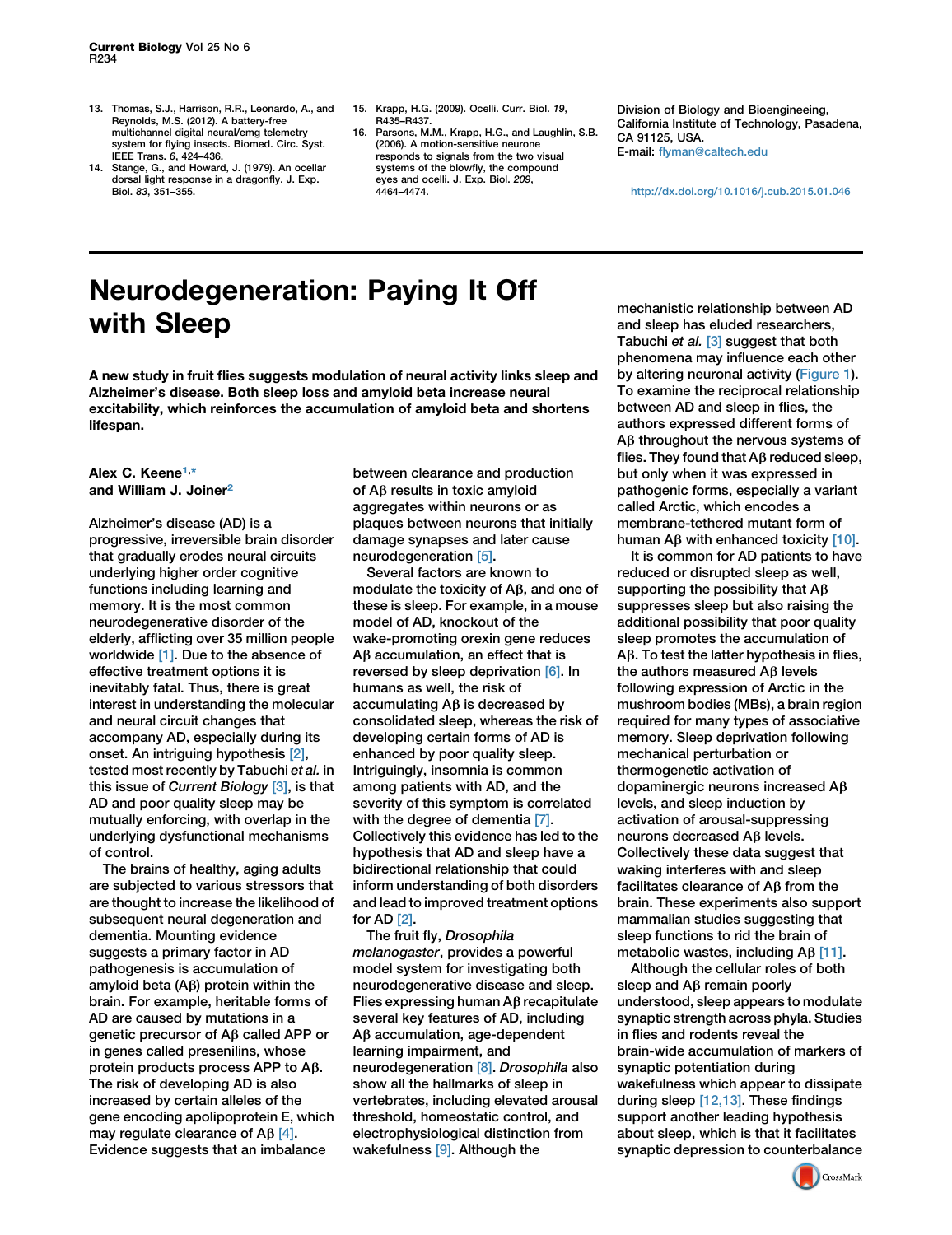<span id="page-1-0"></span>net potentiation during waking and thus maintains overall homeostasis of synaptic strength across the brain [\[12\]](#page-2-14). If this were true then sleep's ability to suppress  $AB$  accumulation might be caused by a reduction in neuronal excitability, which would reduce synaptic activity. Consistent with this idea, neuronal activity positively  $regulates AB$  accumulation in mammals [14-17], and indeed Tabuchi et al. found that electrically silencing MBs with a transgenic potassium channel overcame the ability of sleep deprivation to elevate  $\mathsf{A}\beta$  levels in the MBs. Thus, neuronal excitability acts downstream of sleep to regulate Ab accumulation. This principle held up even when sleep was induced by activating arousal-suppressing neurons with a transgenic sodium channel: increasing excitability of these neurons overcame the ability of sleep to reduce  $AB$  levels in the same cells.

To determine if sleep normally regulates neuronal excitability, Tabuchi et al. then recorded from the large ventral lateral neurons (lLNvs) that regulate circadian behavior and sleep in flies. When synaptic transmission was blocked to isolate intrinsic excitability, the researchers found that the firing frequencies of lLNvs were elevated by sleep deprivation. Similar results were obtained in the absence of sleep deprivation when Arctic was expressed in the same neurons. Thus, both sleep deprivation and A<sub>B</sub> increase neuronal excitability. The authors then isolated individual currents in the same neurons at membrane potentials around threshold, where firing frequency is most likely to be affected. They found that a potassium current was reduced by sleep deprivation alone, and another potassium current was additionally reduced when sleep deprivation was combined with Arctic expression. Thus, sleep deprivation and  $AB$ converge mechanistically by decreasing potassium currents to increase neuronal excitability, which in turn may interfere with  $\mathsf{A}\beta$  clearance.

Based on these findings, Tabuchi et al. then reasoned that, like sleep, pharmacological reduction of neuronal activity might also reduce Ab accumulation. To test this hypothesis they fed flies the anti-convulsant levetiracetam (LEV). Strikingly, treatment with LEV reduced A<sub>B</sub> levels and improved longevity in Arctic



Figure 1. A model for the effects of sleep deprivation and neural activity on  $\mathsf{A}\beta$  accumulation. Both sleep deprivation and transgenic expression of  $\mathsf{A}\beta$  increase neural activity. Additionally, transgenic A $\beta$  expression reduces sleep. The effects of A $\beta$  expression on neural activity and sleep are rescued by feeding flies the anti-convulsant levetiracetam (LEV). LEV extends lifespan in  $A\beta$ -expressing flies but the effects on sleep have not been tested.

transgenic flies, while having no noticeable effect on controls, suggesting that LEV protects against Ab-induced toxicity. These results led the authors to propose that sleep loss and  $\overline{AB}$  function in a positive feedback loop to potentiate each other's influence on hyperexcitability, which in turn interferes with  $\mathsf{AB}$  clearance.

Although previous mammalian studies have correlated either Ab-induced alterations with increased excitability or sleep changes with AD pathology, Tabuchi et al. provide a mechanistic link between all four phenomena. While these authors provide evidence for cell-autonomous accumulation of  $A\beta$  in neurons that is linked to sleep deprivation, other factors likely regulate  $\mathsf{A}\beta$  buildup as well. For example, in mice, evidence suggests the sleep facilitates the removal of metabolic wastes by the brain's glymphatic system, an effect

that extends to injected  $\text{AB}$  as well [\[11\]](#page-2-13). Furthermore, in mammals, Ab plaques are found within and between neurons and therefore are unlikely to be governed exclusively by the cell-autonomous mechanisms described here. It is possible that  $A\beta$  accumulation is regulated by both cell-autonomous and systemic mechanisms, or that different regulatory mechanisms exist in flies and mammals. Addressing these questions in mammals will be important for understanding the applicability of the current findings to human disease etiology.

Another question raised by this study is whether treatment options for AD should be considered that focus on modulation of neuronal activity. Current therapies are largely palliative and attempt to boost signaling of nondegenerated synpases, whereas